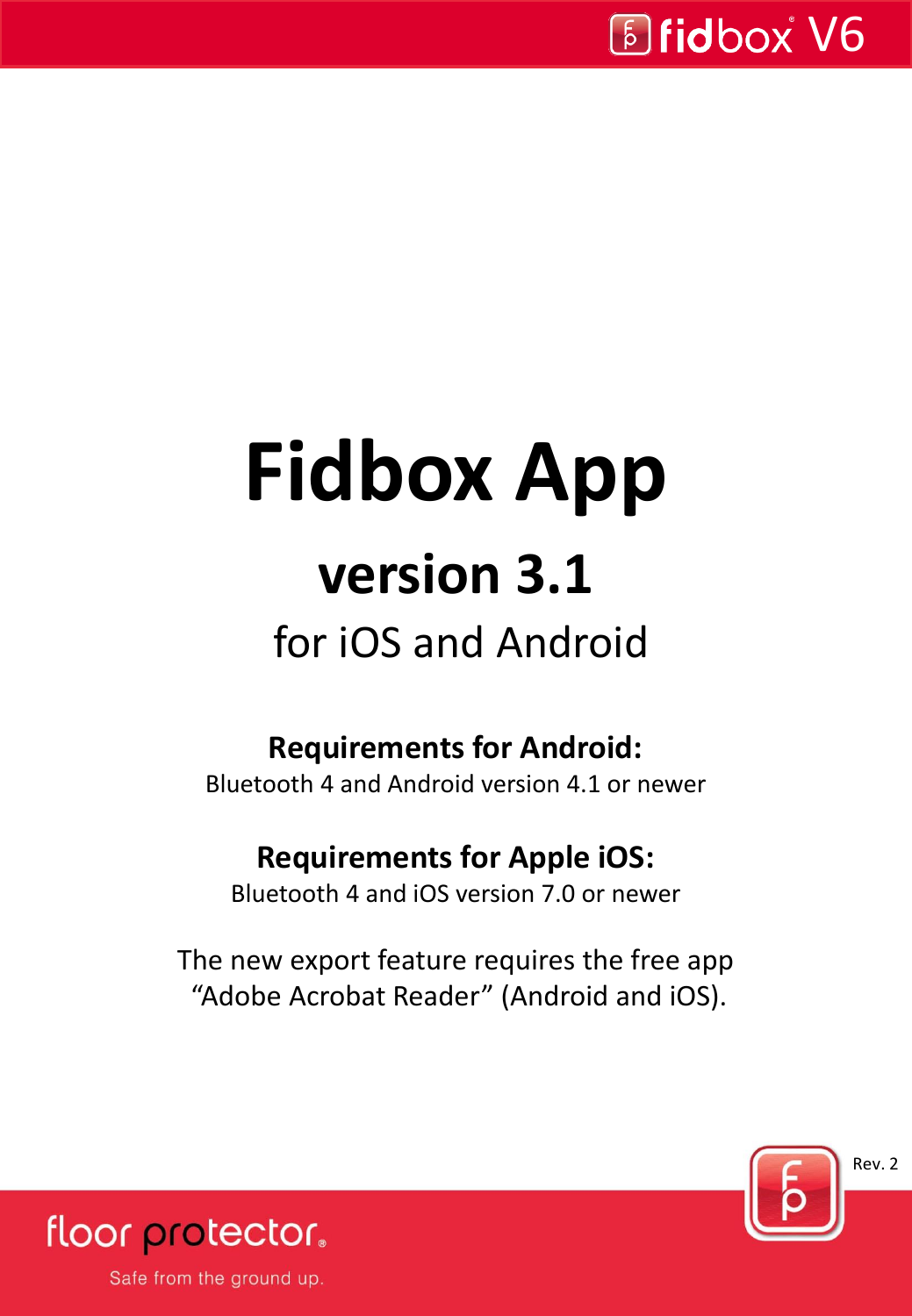#### **Frequently Asked Questions**

#### **What is synchronisation?**

Sychronisation is the procedure of reading out the recorded measurement data of the Fidbox. Additionaly the selected daily time interval will be updated and the time of the Fidbox will be matched to the app (system time).

#### **When is synchronisation possible?**

For a successful synchronisation Bluetooth must be turned on (device settings) and the Fidbox must be "awake". In order to provide a Fidbox runtime of 6 years, the Fidbox is "sleeping" at specific times depending on the active mode:

8 minute mode: This mode is active at delivery and after each reset by magnet. Every 8 minutes the Fidbox wakes up for about 30 seconds. During a 30 seconds period the Fidbox is active and the app can perform a synchronisation.

Daily mode: This mode is activated automatically after each synchronisation. The Fidbox wakes up daily in a selectable twohour window every 2 minutes for about 30 seconds. During a 30 seconds period the Fidbox is active and the app can perform a synchronisation. The daily mode extends the Fidbox runtime by 30% and more.



floor protector.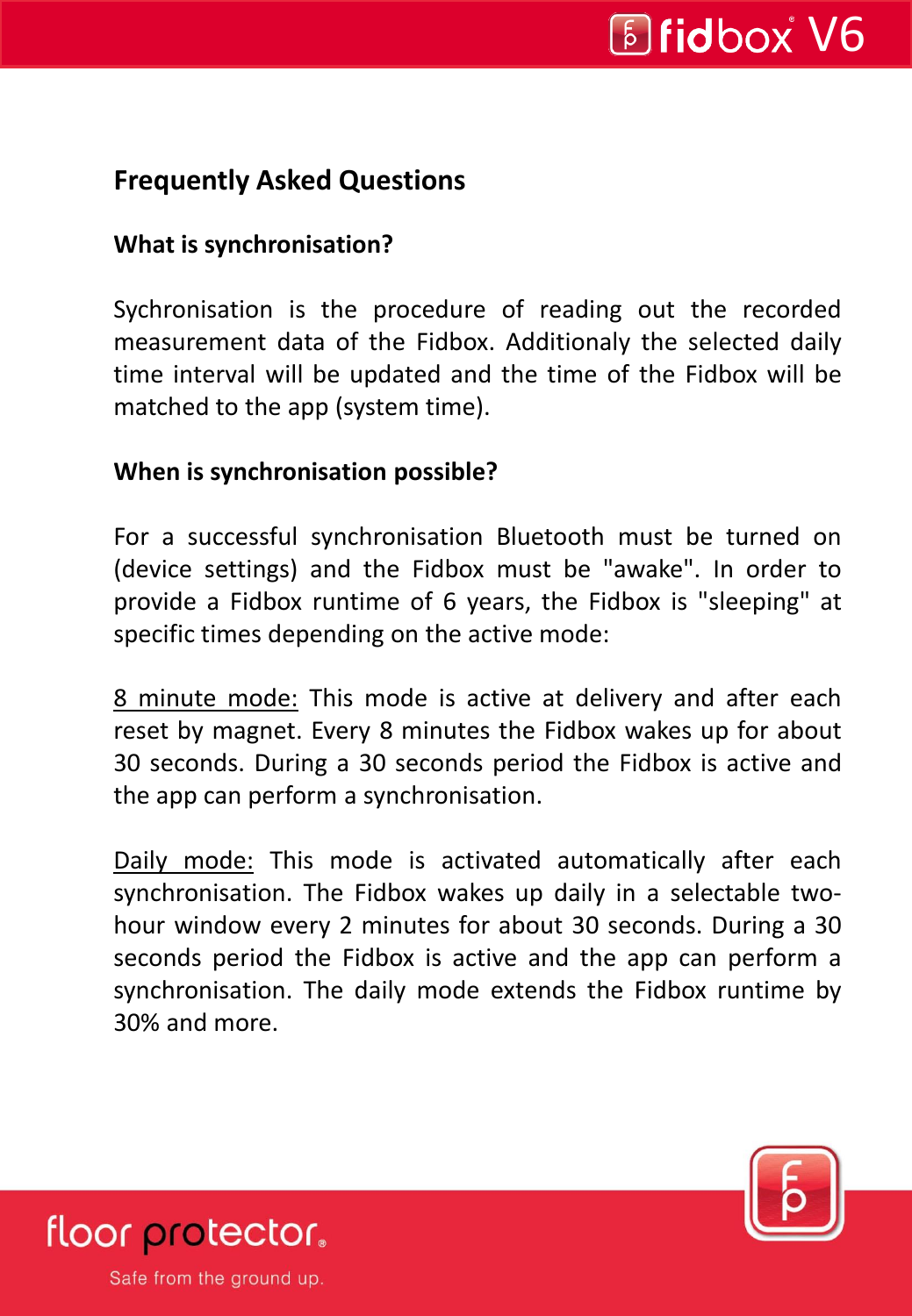#### **Frequently Asked Questions** (continuation)

#### **How can I start the synchronisation?**

1. By registering a new Fidbox: A new Fidbox can only be registered, if it is active and in range. During the registration process the first synchronisation is performed.

2. Automatically: If the Measurement Data Screen is visible during the selected two-hour window, the app automatically starts the synchronisation process. The selected Fidbox must be in range for a successful synchronisation.

3. Manually: This synchronisation method is usually used by the flooring installer during installation of a Fidbox (see section 5).



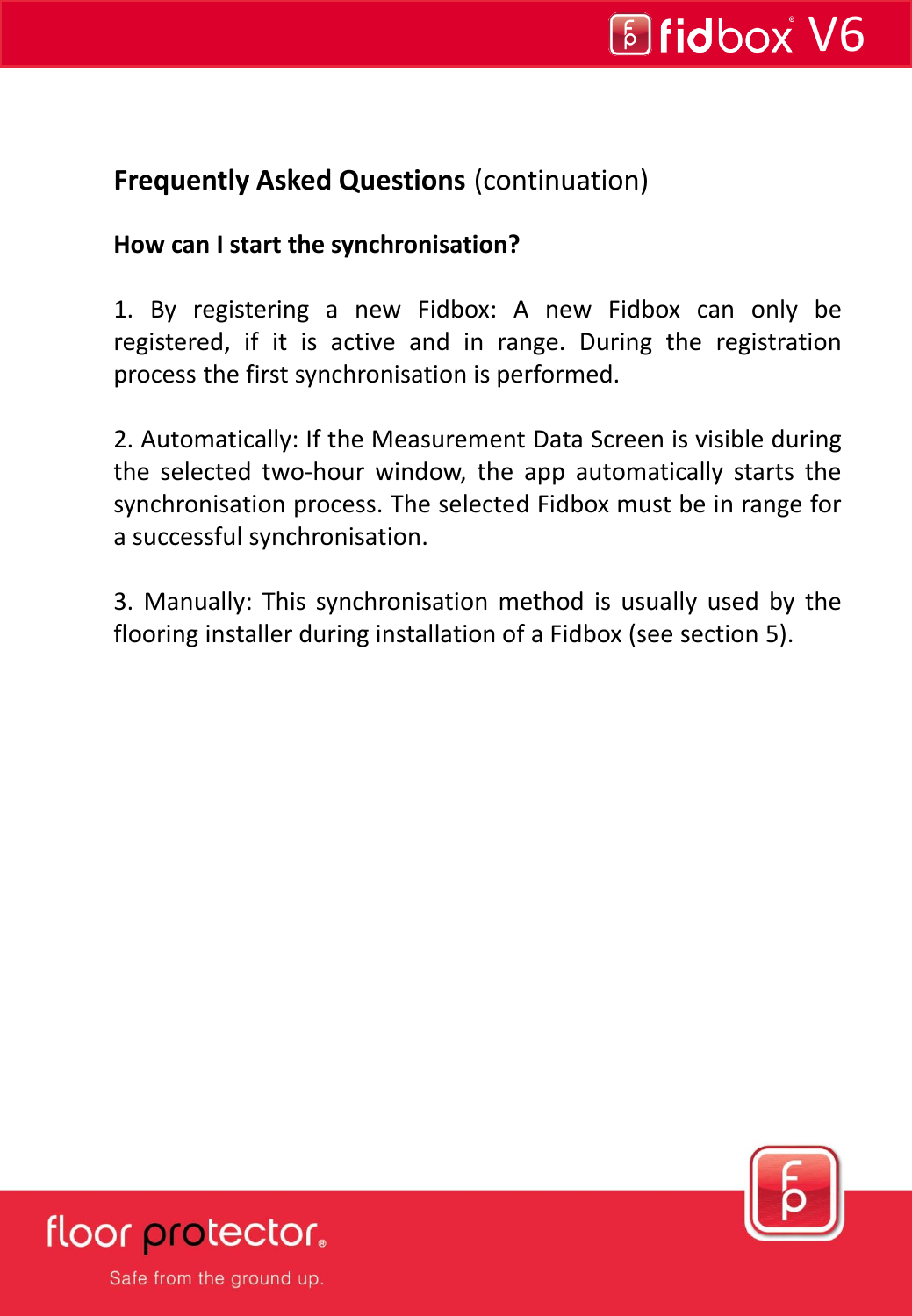# *Bidbox V6*

Ξ

#### **The three main screens**

The three main screens of the app can be navigated to at all times, using the buttons in the bottom section.





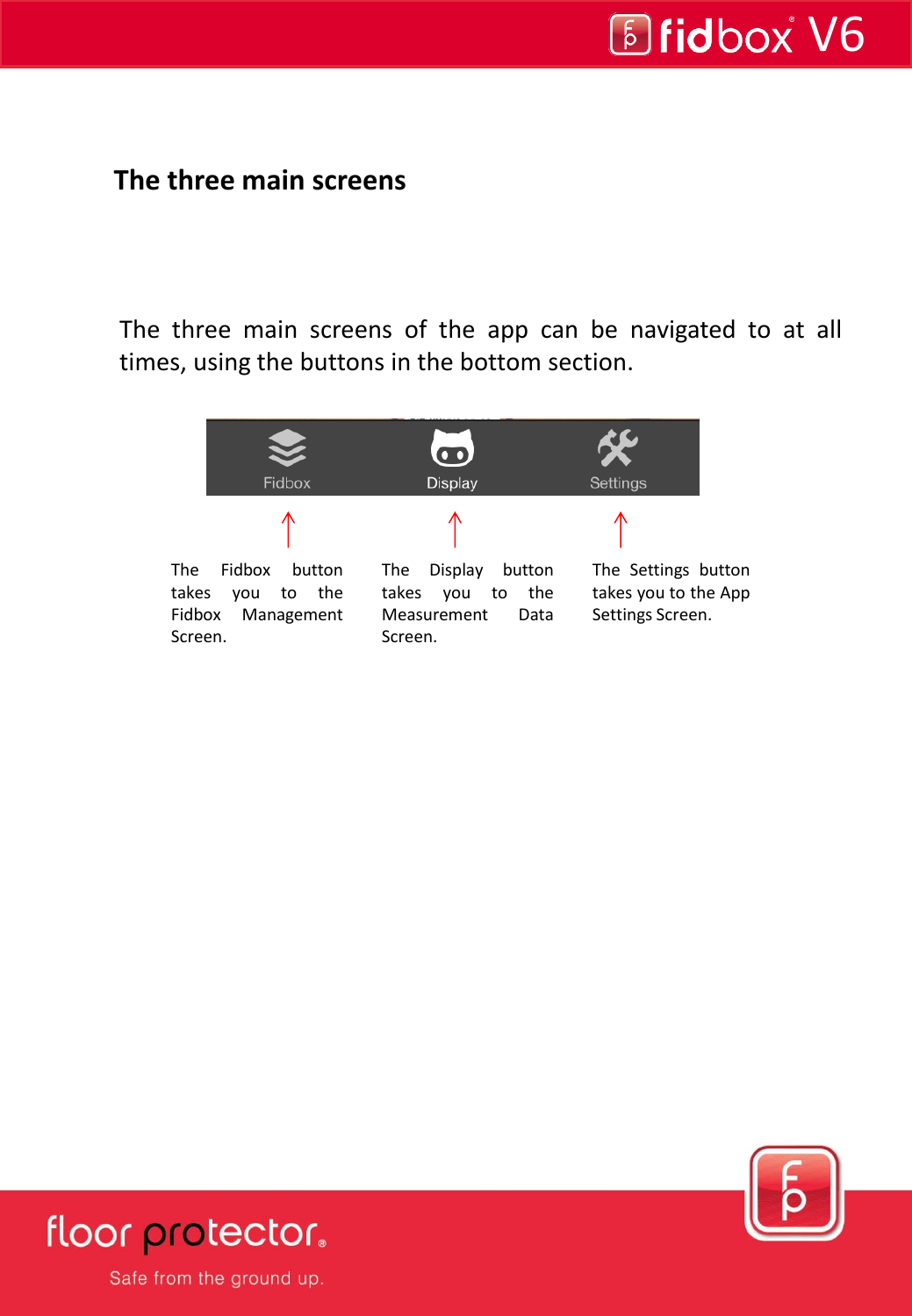Ξ

#### 1. Fidbox Management  $\frac{1}{\pi}$



Once you have clicked on the "Fidbox" button, you are navigated to the Fidbox Management Screen that shows a list of all registered devices in your user account.



By clicking on the plus symbol in "My Fidboxes" you can register a new Fidbox (see section 4).

Attention: While a Fidbox is registered, it can not be registered by another user!

A Fidbox can be removed by clicking on the trash can.

Fidbox settings can be edited by clicking on the pencil.



You can select a Fidbox by tapping it once.

Once a Fidbox has been selected, it changes colour and you will be automatically navigated to the Measurement Data Screen.



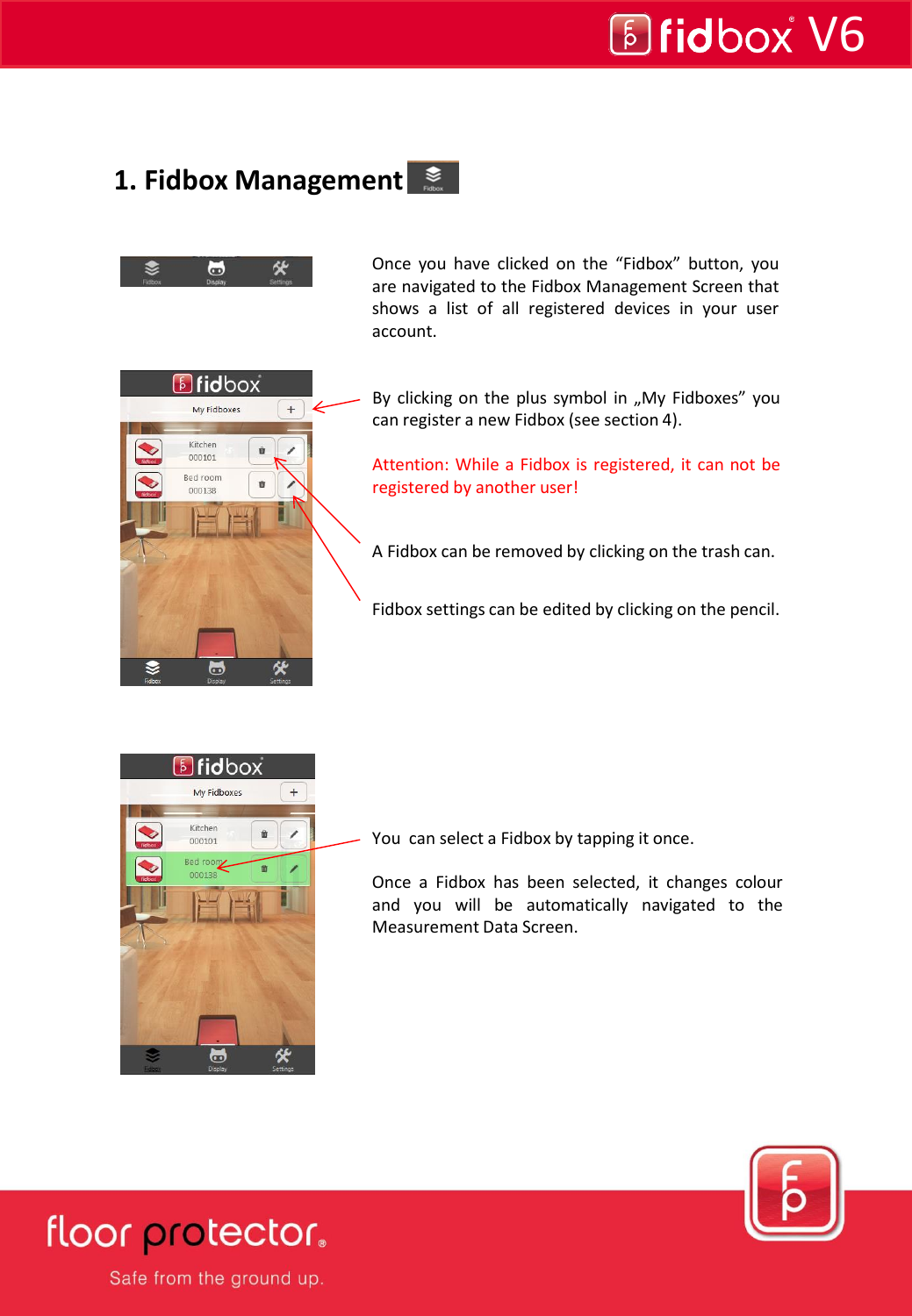Ξ

#### **2. Measurement Data**



After clicking on the display button you will see the measurement data screen.

 $\bullet$ 

The measurement data screen shows temperature readings in floor and humidity in floor and screed. The data shown is taken from the most recent measurement of the Fidbox and is visualised in coloured scales.

| $\mathbf{C}$          | Bed room                        | 000138 |
|-----------------------|---------------------------------|--------|
|                       |                                 |        |
| 8/5/2015, 12:41:16 AM |                                 |        |
| Floor                 |                                 |        |
| Temperature           | Target Actual<br>16-27C 19.5C   |        |
| Humidity              | Target Actual<br>40-60% 59.3%   |        |
| Screed                |                                 |        |
| Humidity              | Target Actual<br>$0.60\%$ 55.4% |        |

By swiping the scales screen from right to left you will get the detail view screen. This screen shows the most recent measurement taken by the Fidbox.

The data is displayed in numbered values, showing the exact temperature/humidity (Actual) and the specified boundary values (Target). Exceeded values are displayed in red.



By swiping the screen once again from right to left you get the historical data readings.

More on how to use this screen is in section 7 "Historical Data".



floor protector.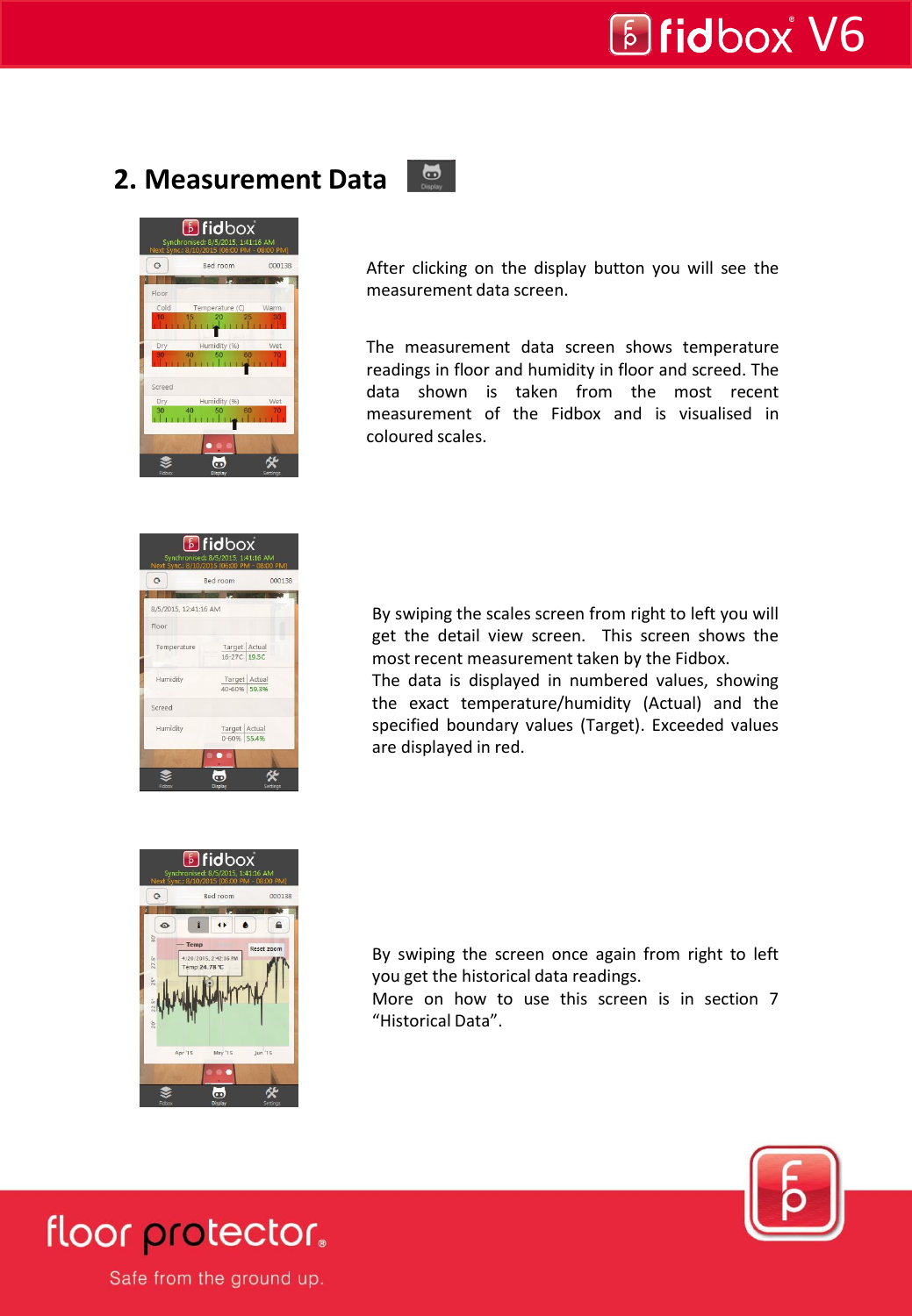# *Bidbox V6*

Ξ

#### **2. Measurement Data** (continuation)

#### **Top section**





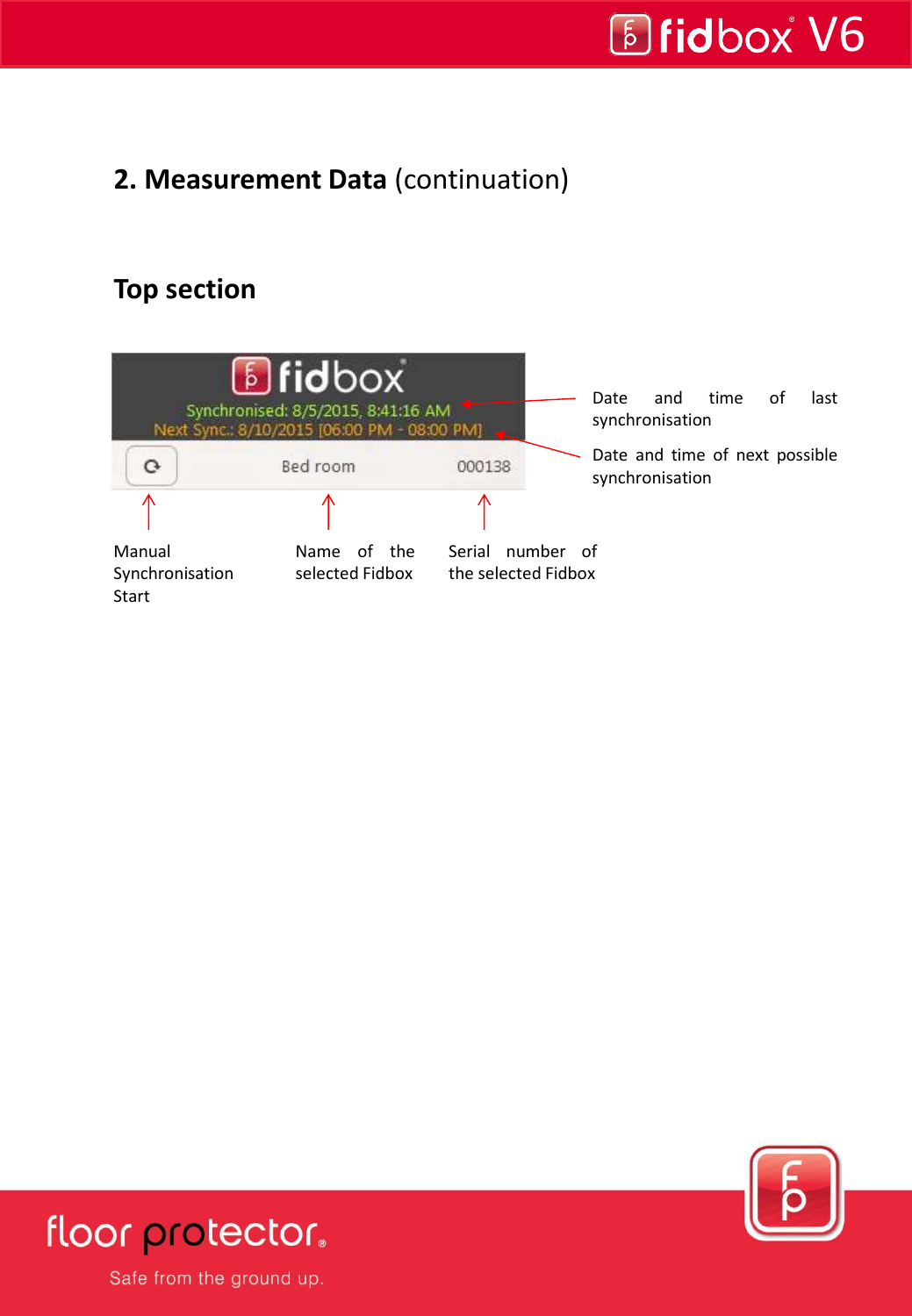### **E** fidbox V6

Ξ

#### $\mathscr{R}$ **3. App Settings**







floor protector.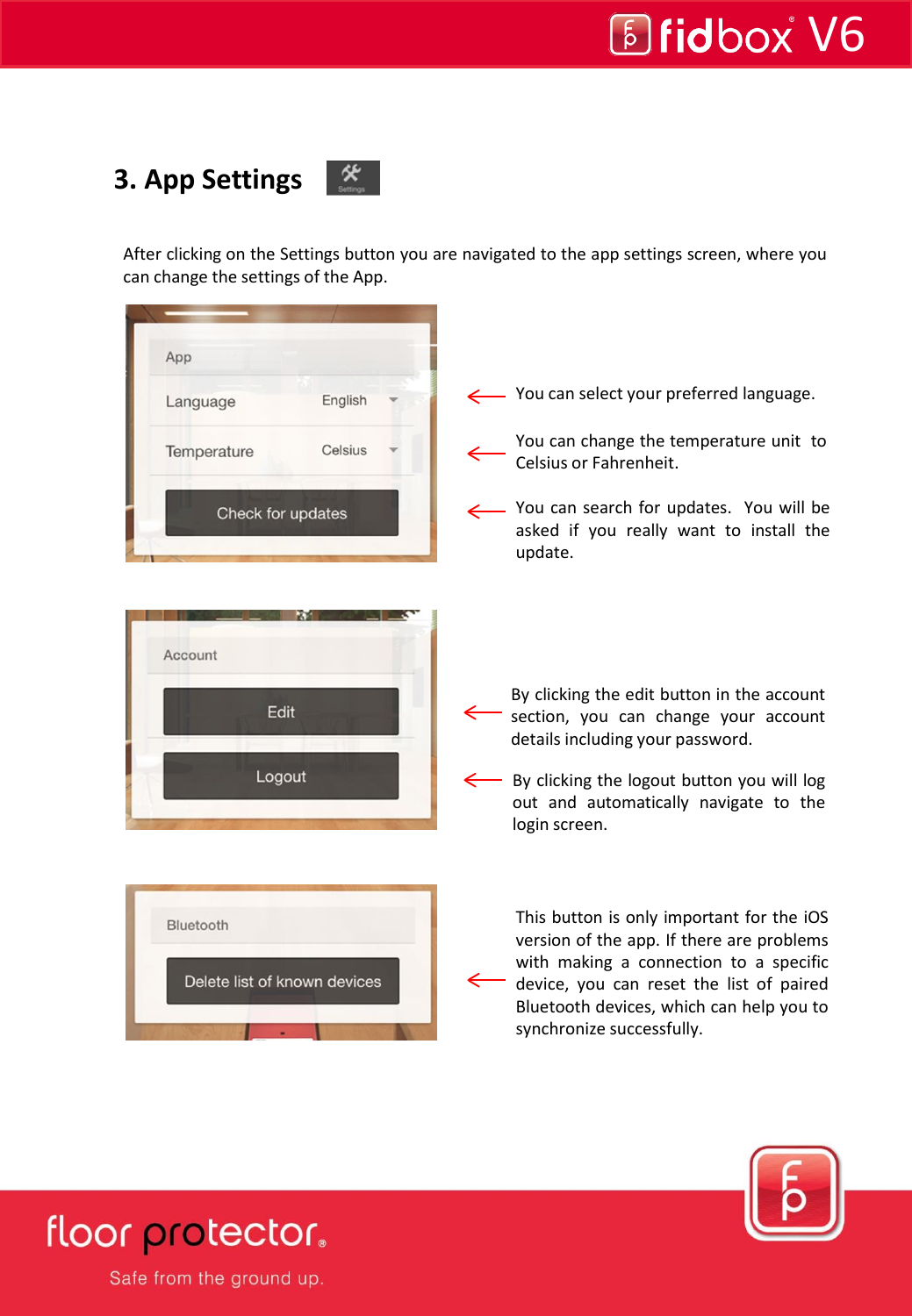#### **4. Registering a Fidbox**

| Cancel                          |              | Connect  |  |  |
|---------------------------------|--------------|----------|--|--|
| Fidbox                          |              |          |  |  |
| Fidbox Nr. 000123               |              |          |  |  |
| Name                            | Living Room  |          |  |  |
| Synchronisation time management |              |          |  |  |
| Start time                      | $\sqrt{9}$ h | $0$ min  |  |  |
| <b>End time</b>                 | h            | O<br>min |  |  |

By clicking the plus symbol in  $\mu$ My Fidboxes" on the Fidbox Management Screen you can register a new Fidbox:

1. Fill out Fidbox serial number, name and the synchronisation interval you want to use.

2. Press Connect.



Once you have pressed "Connect" the app will search for the Fidbox and will make the first synchronisation.

Be patient until the synchronisation has been successfully completed.



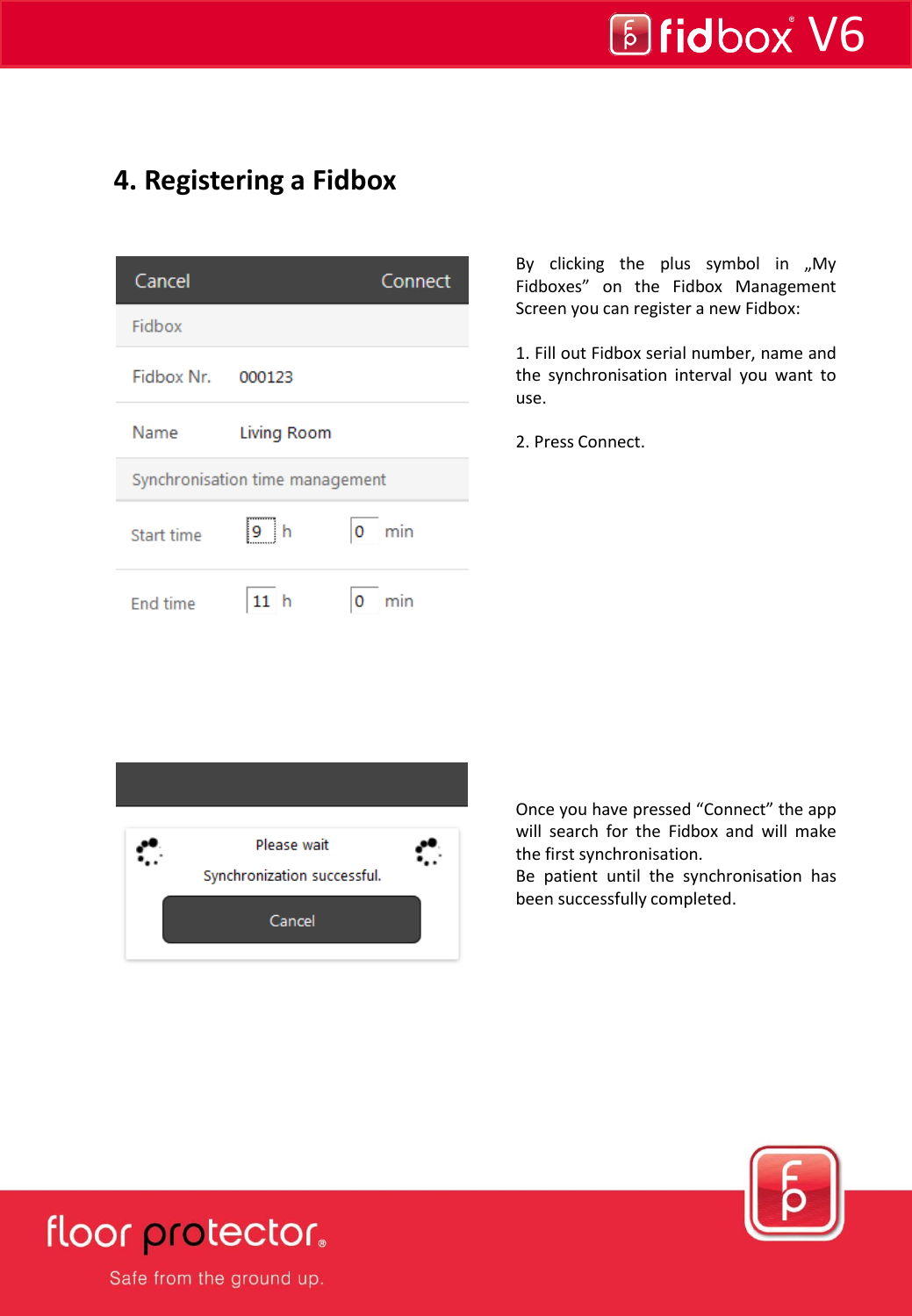# *Bidbox V6*

Ξ

#### **4. Registering a Fidbox** (continuation)

| Cancel           |                                    |                   | Save                     |
|------------------|------------------------------------|-------------------|--------------------------|
| Floor            |                                    |                   |                          |
| Manufacturer     |                                    | Sonnberg          | $\overline{\phantom{a}}$ |
| Product          |                                    | Eiche markant LHD | $\overline{\phantom{a}}$ |
| Floor treatment  |                                    | lacquered         |                          |
| Room             |                                    |                   |                          |
| Size $(m^2)$     | 15                                 |                   | $\Rightarrow$            |
| Height (m) 3     |                                    |                   | $\Rightarrow$            |
| Nr. of windows 1 |                                    |                   | $\div$                   |
| Floor heating    |                                    |                   |                          |
| Address          |                                    |                   |                          |
| Street           | Teststreet                         |                   |                          |
| House nr.        | $\mathbf{1}$                       |                   |                          |
| Stair nr.        | 2                                  |                   |                          |
| Top nr.          | $\mathbf{3}$                       |                   |                          |
| Postal code 3476 |                                    |                   |                          |
| City             | Cupertino                          |                   |                          |
| Country          | <b>USA</b>                         |                   |                          |
| Nr. of rooms 4   |                                    |                   | $\Rightarrow$            |
| Size $(m^2)$     | 120                                |                   | 늘                        |
|                  | Comment This box is located at the |                   |                          |

3. After the first successful synchronisation you can enter further details about the Fidbox.

4. Fill-out and click "Save".



### floor protector.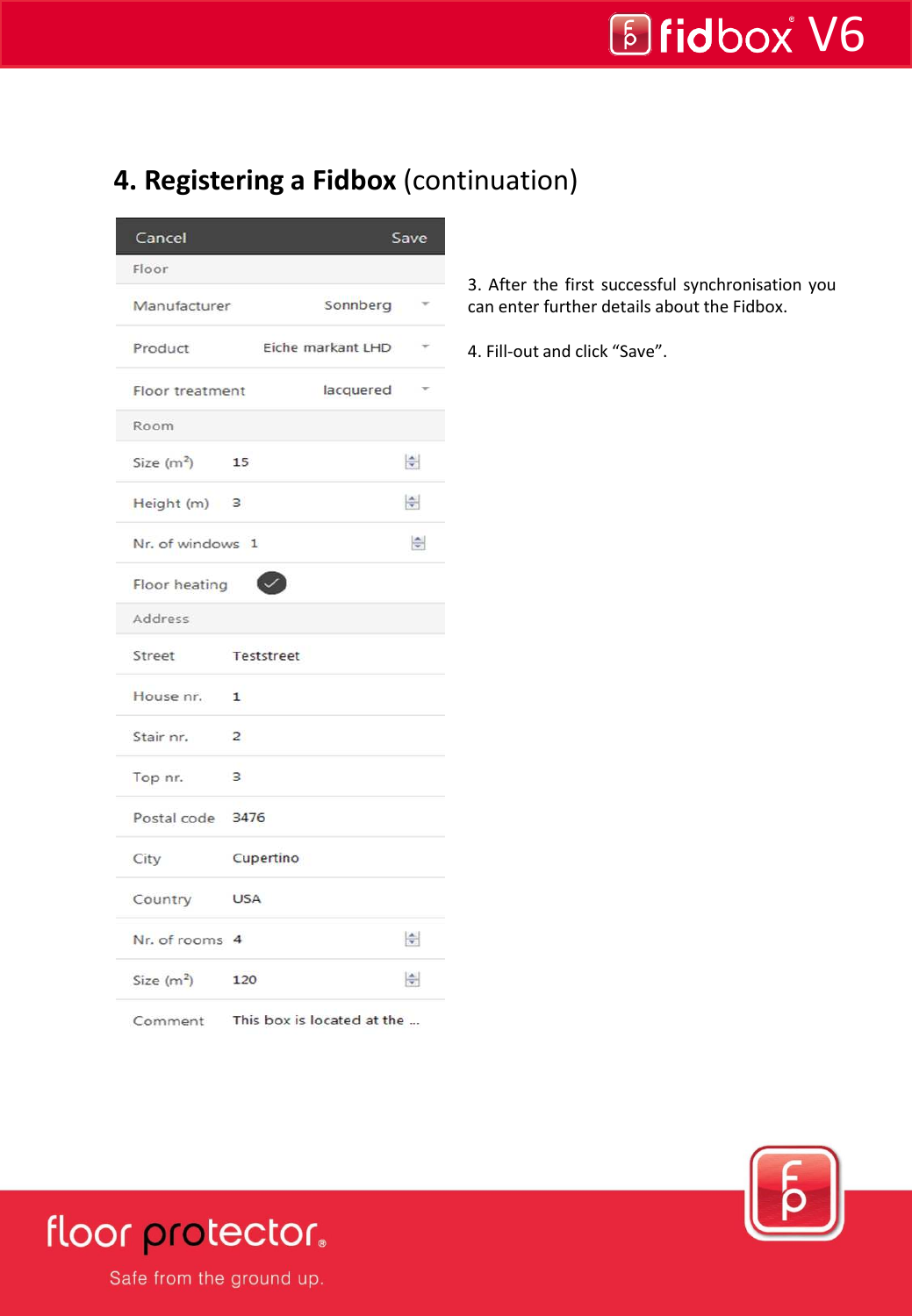Ξ

#### **5. Manual Synchronisation of a Fidbox**



This synchronisation method is usually used by the flooring installer during installation of a Fidbox.

After you have selected a Fidbox you can click on the manual synchronisation button. The synchronisation process will start after confirming a prompt.

ATTENTION: After the registration the Fidbox automatically changes from 8 minute mode to daily mode. I.e. you can only manually synchronize during your selected two-hour time window or by using a magnet.



### floor protector.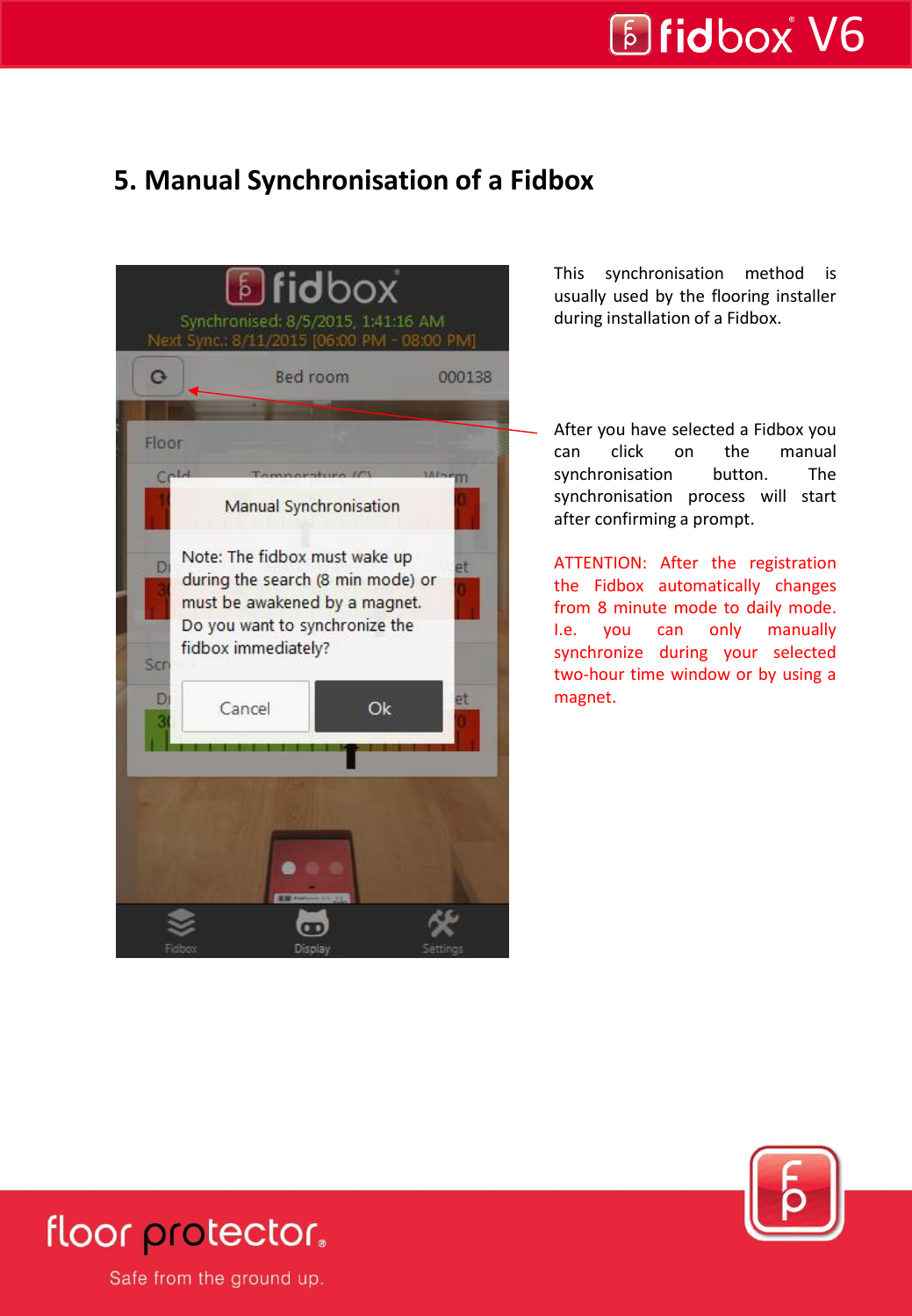Ξ

#### **6. Fidbox Warning System**

After a successful synchronisation, the app will inform the user about possible warnings regarding the floor-temperature or humidity. Furthermore it will provide a simple tip, about what the user can do to improve the situation.

These are the four possible scenarios:









### floor protector.